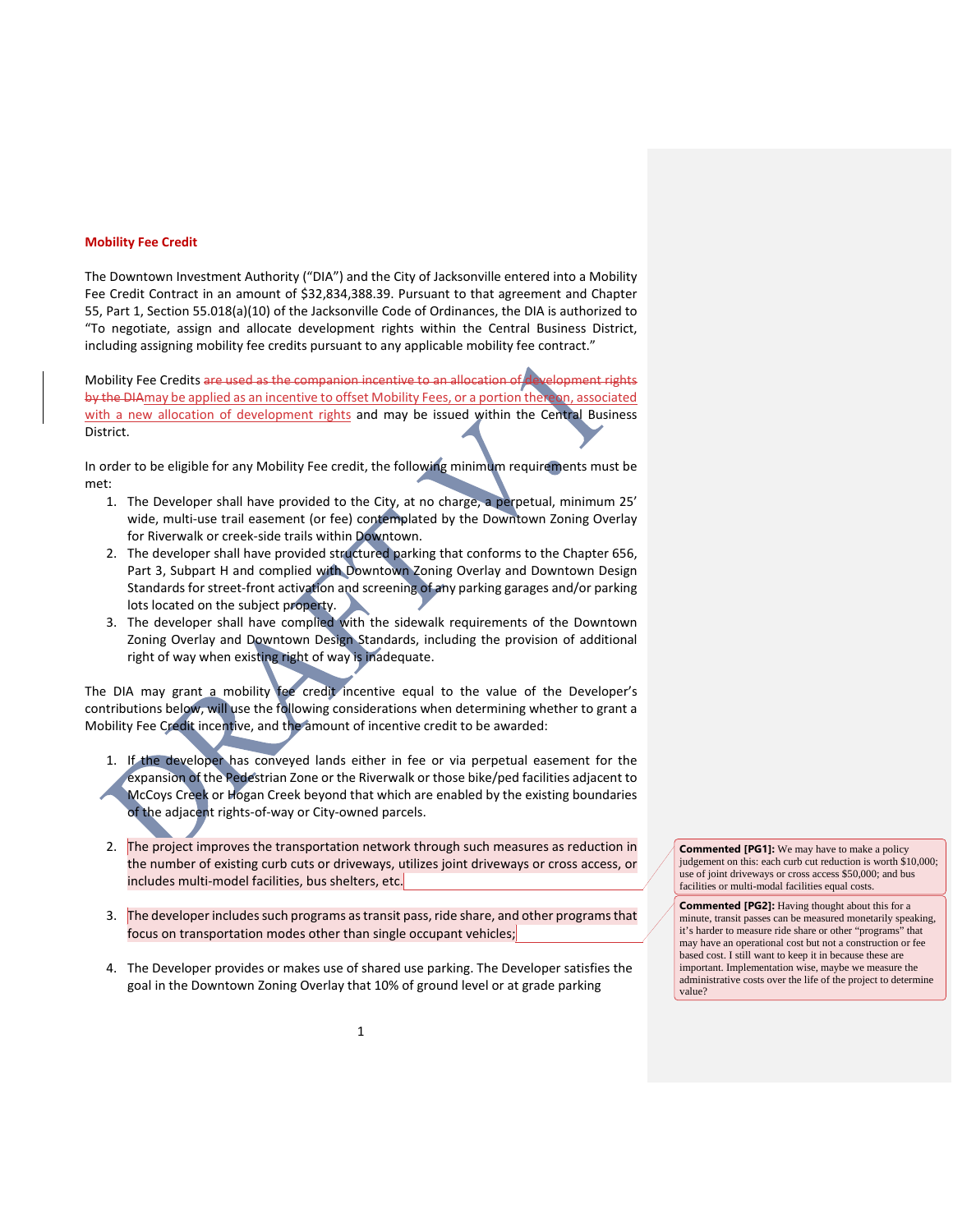spaces in any new garage will be made available for public parking at all times. Lesser numbers and times will be considered proportionately. The Developer makes excess spaces in any new structured parking facility available for lease or license by users of other developments. The Developer constructs fewer spaces for the exclusive use of the development than are needed, and leases or licenses parking spaces in another existing parking facility for use by tenants of the development.

- 5. The developer incurs the costs of construction for such public improvements as upgraded sidewalks, pedestrian lighting, benches, shade trees, trash receptacles, artistic bicycle racks, etc. beyond the minimum required by the Downtown Overlay of Downtown Design Standards.
- 6. The developer has entered into an agreement with the DIA or the City to provide enhanced maintenance of the Pedestrian Zone, the Riverwalk or those bike/ped facilities adjacent to McCoys Creek or Hogan Creek;
- 7. Any other improvement or commitment for ongoing maintenance of a facility for the benefit of pedestrians, bicyclists, transit users, or other non-single occupant vehicle transportation users;
- 8. Any other improvement or commitment for ongoing maintenance of a facility that increases pedestrian or bicyclist connectivity to a park, the St. Johns river and its tributaries, or the Riverwalk; or
- 9. The project includes a mix of uses that includes first floor retail vertically integrated with residential, noting that office and other non-residential uses may also be incorporated providing that the project includes a residential component.

The developer is to provide a calculated cost of the improvement, land value or maintenance. The DIA may grant a mobility fee credit incentive equal to the value of the developer's contributions above, or at DIA's discretion, in excess thereof if needed to meet the mobility fee credit requirement for the development. Although the Mobility Fee Credit incentive provided is not intended to be derived from a prescribed formula, any value of the Mobility Fee Credit granted, in excess of the improvement, land value or maintenance cost will be the portion of the incentive incorporated into a Return On Investment calculation by the DIA.

The value of each credit is determined within the Mobility Fee Credit Contract and is a function of land use x cost per vehicle mile trip x average vehicle mile trip<sub>-</sub>(9.09 VMT within Downtown). Pursuant to Exhibit "B" within the Mobility Fee Credit Contract and Table L-1.B within the Future Land Use Element of the 2030 Comprehensive Plan, the Mobility Fee Credits may be applied to the following CBD Development Entitlements for Allocation, as may be amended utilizing the CBD Land Use Transportation / Trade-Off Matrix found within the Future Land Use Element of the 2030 Comprehensive Plan, as may be updated from time to time.

**Commented [PG3]:** Might be easier to just say residential mixed-use when it includes ground floor retail receives mobility fee credits.